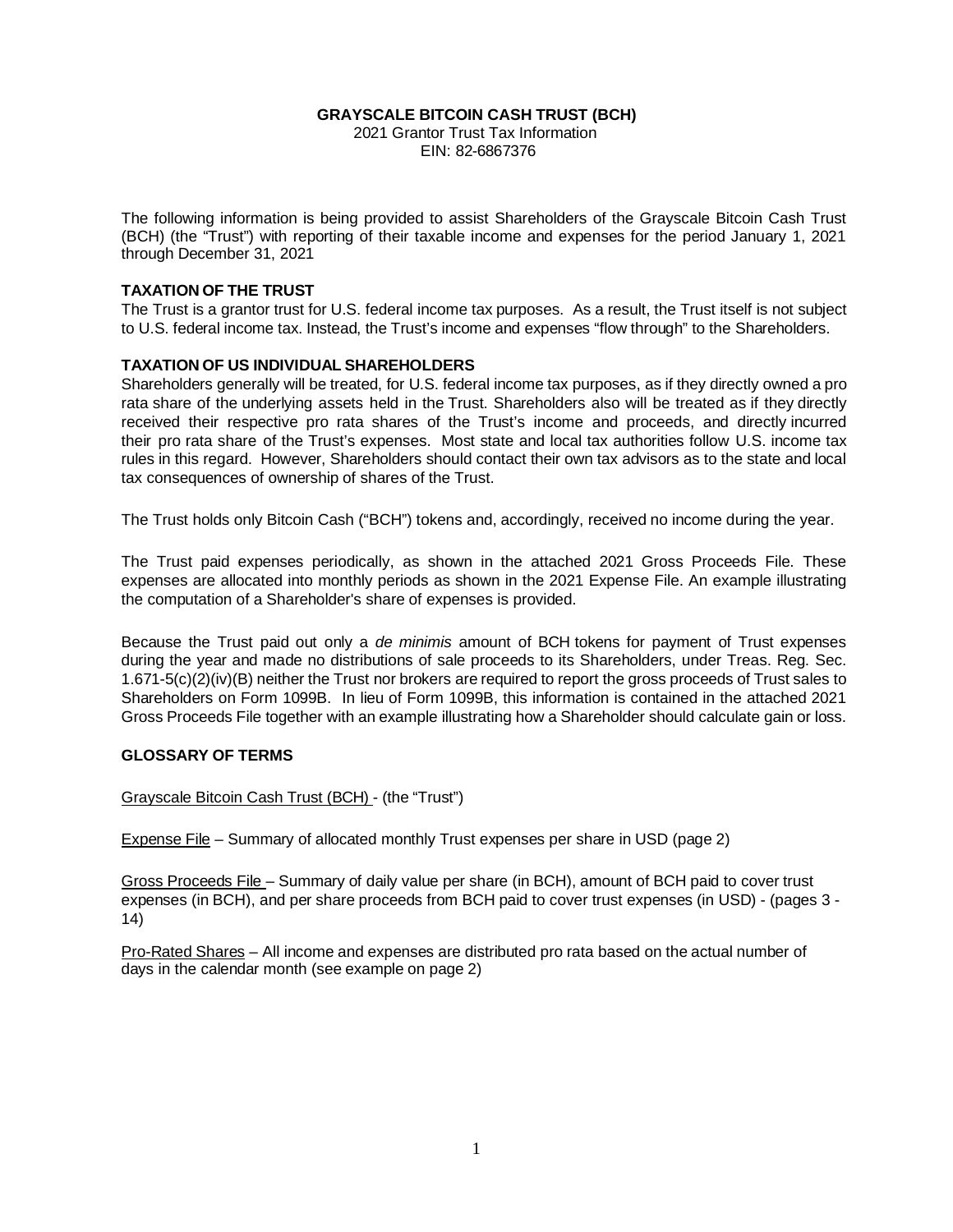# **GRAYSCALE BITCOIN CASH TRUST (BCH) 2021 EXPENSE FILE**

| Date                  | <b>Expenses Per Share</b><br>(USD) | <b>Amount of BCH Per Share</b> |
|-----------------------|------------------------------------|--------------------------------|
| <b>January</b>        | 0.00727417                         | 0.00001832                     |
| <b>February</b>       | 0.00784625                         | 0.00001716                     |
| <b>March</b>          | 0.01030618                         | 0.00001959                     |
| April                 | 0.01878619                         | 0.00001900                     |
| <b>May</b>            | 0.01368421                         | 0.00001959                     |
| June                  | 0.00973535                         | 0.00001869                     |
| July                  | 0.00998058                         | 0.00001903                     |
| <b>August</b>         | 0.01242326                         | 0.00001947                     |
| <b>September</b>      | 0.00935265                         | 0.00001880                     |
| <b>October</b>        | 0.01186880                         | 0.00001939                     |
| <b>November</b>       | 0.01089696                         | 0.00001873                     |
| <b>December</b>       | 0.00834023                         | 0.00001931                     |
| <b>Total for year</b> | 0.13049483                         | 0.00022708                     |

#### **Summary of Expenses by Month (Details on pages 3-14)**

### **How to Calculate the Shareholder's Investment Expenses**

Identify in the table above the months (full and partial) in which the Shareholder held shares in the Trust. The amount in the column labeled "Expenses Per Share," represents the amount of investment expense paid per share for a full month. For any month in which the shares were not held on each day in such month, the expenses should be pro-rated based on the number of days held (see attached details for each month pages 3-14).

### **Example illustrating calculation of a Shareholder's 2021 Grayscale Bitcoin Cash Trust (BCH) Expenses**

Assume that a Shareholder purchased 20,000 shares on February 15, 2021 and sold them on September 15, 2021. For the month of February, Shareholder's expenses are \$0.00784625 (See Summary Table above – February Factor) x (13/28) = \$0.00364290 per share. For the months of March through August, the expenses per share are as shown in the summary table above. For the month of September, Shareholder's expenses are \$0.00935265 (See Summary Table above – September Factor) x (15/30) = \$0.00467633. The total expenses for Shareholder are therefore \$0.08323500 per share (sum of all factors from February 15th through September 15th) multiplied by the number of shares held (20,000), or \$1,664.70.

| <b>Total Expenses per Share</b>                   | \$0.08323500 |
|---------------------------------------------------|--------------|
| <b>Total Shares</b>                               | 20,000       |
| <b>Total Expense</b>                              | 1,664.70     |
| (Please consult your tax advisor as to reporting) |              |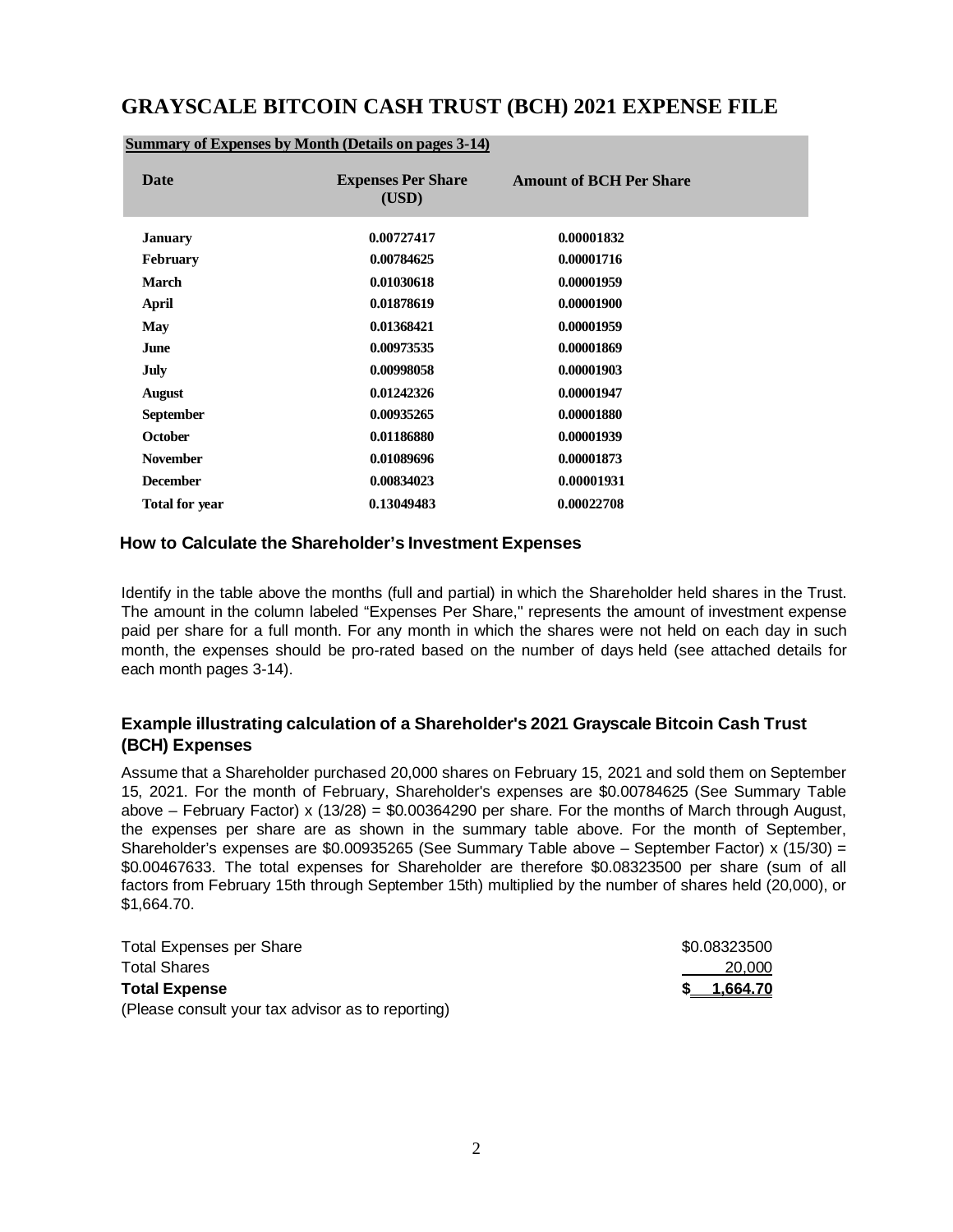**Number of BCH Proceeds from Payout**

| <b>Date</b> | <b>BCH Per Share</b> | <b>Used to Cover</b><br><b>Trust Expenses</b><br>Per Share (in BCH) | of BCH to Cover Trust<br><b>Expenses Per Share</b><br>(in USD) |
|-------------|----------------------|---------------------------------------------------------------------|----------------------------------------------------------------|
| 1/1/2021    | 0.00931434           |                                                                     |                                                                |
| 1/2/2021    | 0.00931370           |                                                                     |                                                                |
| 1/3/2021    | 0.00931307           |                                                                     |                                                                |
| 1/4/2021    | 0.00931243           |                                                                     |                                                                |
| 1/5/2021    | 0.00931179           |                                                                     |                                                                |
| 1/6/2021    | 0.00931115           |                                                                     |                                                                |
| 1/7/2021    | 0.00931051           |                                                                     |                                                                |
| 1/8/2021    | 0.00930988           |                                                                     |                                                                |
| 1/9/2021    | 0.00930924           |                                                                     |                                                                |
| 1/10/2021   | 0.00930860           |                                                                     |                                                                |
| 1/11/2021   | 0.00930796           |                                                                     |                                                                |
| 1/12/2021   | 0.00930733           |                                                                     |                                                                |
| 1/13/2021   | 0.00930669           |                                                                     |                                                                |
| 1/14/2021   | 0.00930605           |                                                                     |                                                                |
| 1/15/2021   | 0.00930541           |                                                                     |                                                                |
| 1/16/2021   | 0.00930478           |                                                                     |                                                                |
| 1/17/2021   | 0.00930414           |                                                                     |                                                                |
| 1/18/2021   | 0.00930350           |                                                                     |                                                                |
| 1/19/2021   | 0.00930286           |                                                                     |                                                                |
| 1/20/2021   | 0.00930223           |                                                                     |                                                                |
| 1/21/2021   | 0.00930159           |                                                                     |                                                                |
| 1/22/2021   | 0.00930095           |                                                                     |                                                                |
| 1/23/2021   | 0.00930032           |                                                                     |                                                                |
| 1/24/2021   | 0.00929968           |                                                                     |                                                                |
| 1/25/2021   | 0.00929904           |                                                                     |                                                                |
| 1/26/2021   | 0.00929840           |                                                                     |                                                                |
| 1/27/2021   | 0.00929777           |                                                                     |                                                                |
| 1/28/2021   | 0.00929713           |                                                                     |                                                                |
| 1/29/2021   | 0.00929649           |                                                                     |                                                                |
| 1/30/2021   | 0.00929586           |                                                                     |                                                                |
| 1/31/2021   | 0.00929522           | 0.00001832                                                          | 0.00727417                                                     |
|             |                      |                                                                     |                                                                |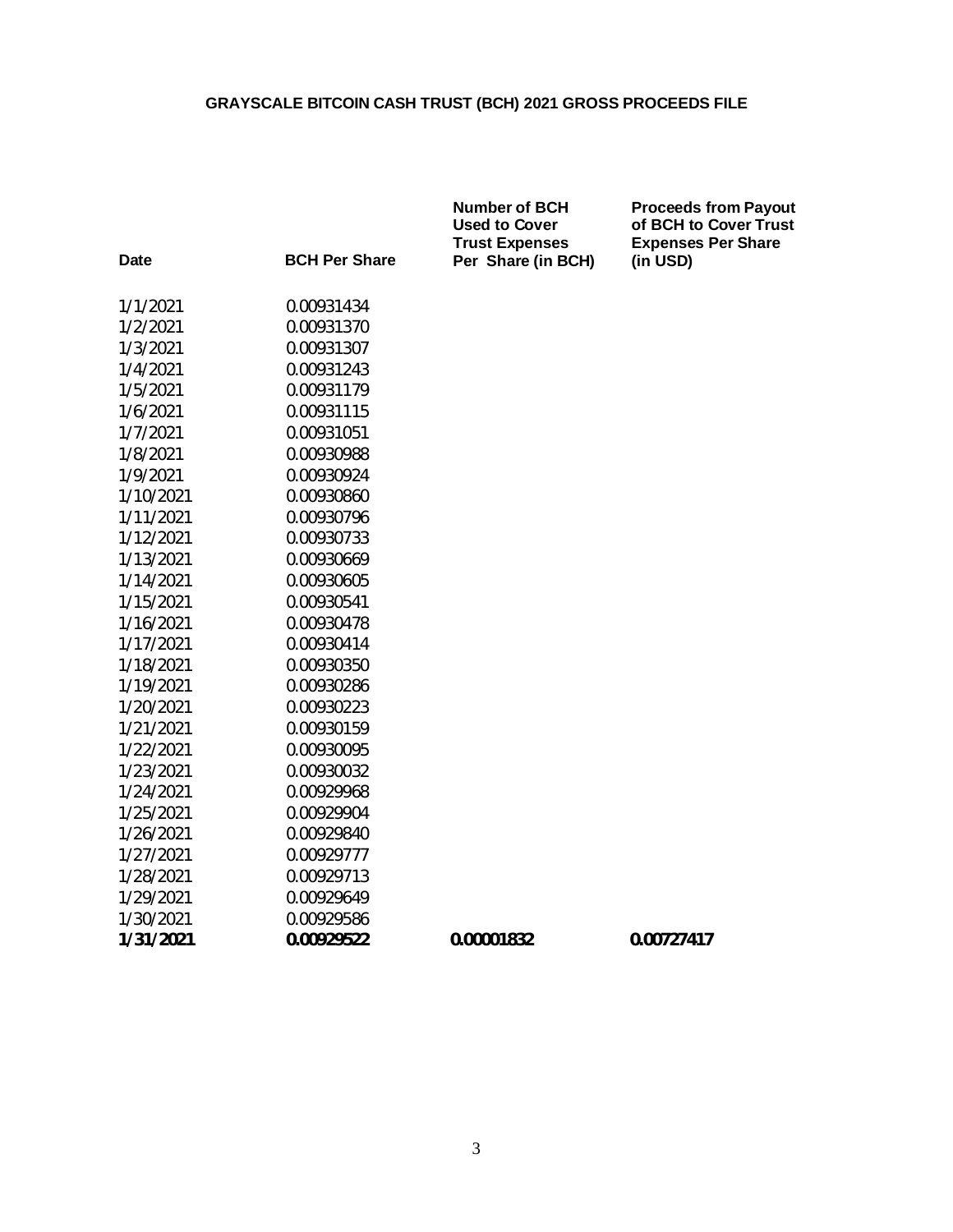|           |                      | <b>Number of BCH</b><br><b>Used to Cover</b><br><b>Trust Expenses</b> | <b>Proceeds from Payout</b><br>of BCH to Cover Trust<br><b>Expenses Per Share</b> |
|-----------|----------------------|-----------------------------------------------------------------------|-----------------------------------------------------------------------------------|
| Date      | <b>BCH Per Share</b> | Per Share (in BCH)                                                    | (in USD)                                                                          |
| 2/1/2021  | 0.00929458           |                                                                       |                                                                                   |
| 2/2/2021  | 0.00929395           |                                                                       |                                                                                   |
| 2/3/2021  | 0.00929331           |                                                                       |                                                                                   |
| 2/4/2021  | 0.00929267           |                                                                       |                                                                                   |
| 2/5/2021  | 0.00929204           |                                                                       |                                                                                   |
| 2/6/2021  | 0.00929140           |                                                                       |                                                                                   |
| 2/7/2021  | 0.00929077           |                                                                       |                                                                                   |
| 2/8/2021  | 0.00929013           |                                                                       |                                                                                   |
| 2/9/2021  | 0.00928949           |                                                                       |                                                                                   |
| 2/10/2021 | 0.00928886           |                                                                       |                                                                                   |
| 2/11/2021 | 0.00928822           |                                                                       |                                                                                   |
| 2/12/2021 | 0.00928758           |                                                                       |                                                                                   |
| 2/13/2021 | 0.00928695           |                                                                       |                                                                                   |
| 2/14/2021 | 0.00928631           |                                                                       |                                                                                   |
| 2/15/2021 | 0.00928568           |                                                                       |                                                                                   |
| 2/16/2021 | 0.00928504           |                                                                       |                                                                                   |
| 2/17/2021 | 0.00928440           |                                                                       |                                                                                   |
| 2/18/2021 | 0.00928377           |                                                                       |                                                                                   |
| 2/19/2021 | 0.00928313           |                                                                       |                                                                                   |
| 2/20/2021 | 0.00928250           |                                                                       |                                                                                   |
| 2/21/2021 | 0.00928186           |                                                                       |                                                                                   |
| 2/22/2021 | 0.00928122           |                                                                       |                                                                                   |
| 2/23/2021 | 0.00928059           |                                                                       |                                                                                   |
| 2/24/2021 | 0.00927995           |                                                                       |                                                                                   |
| 2/25/2021 | 0.00927932           |                                                                       |                                                                                   |
| 2/26/2021 | 0.00927868           |                                                                       |                                                                                   |
| 2/27/2021 | 0.00927805           |                                                                       |                                                                                   |
| 2/28/2021 | 0.00927741           | 0.00001716                                                            | 0.00784625                                                                        |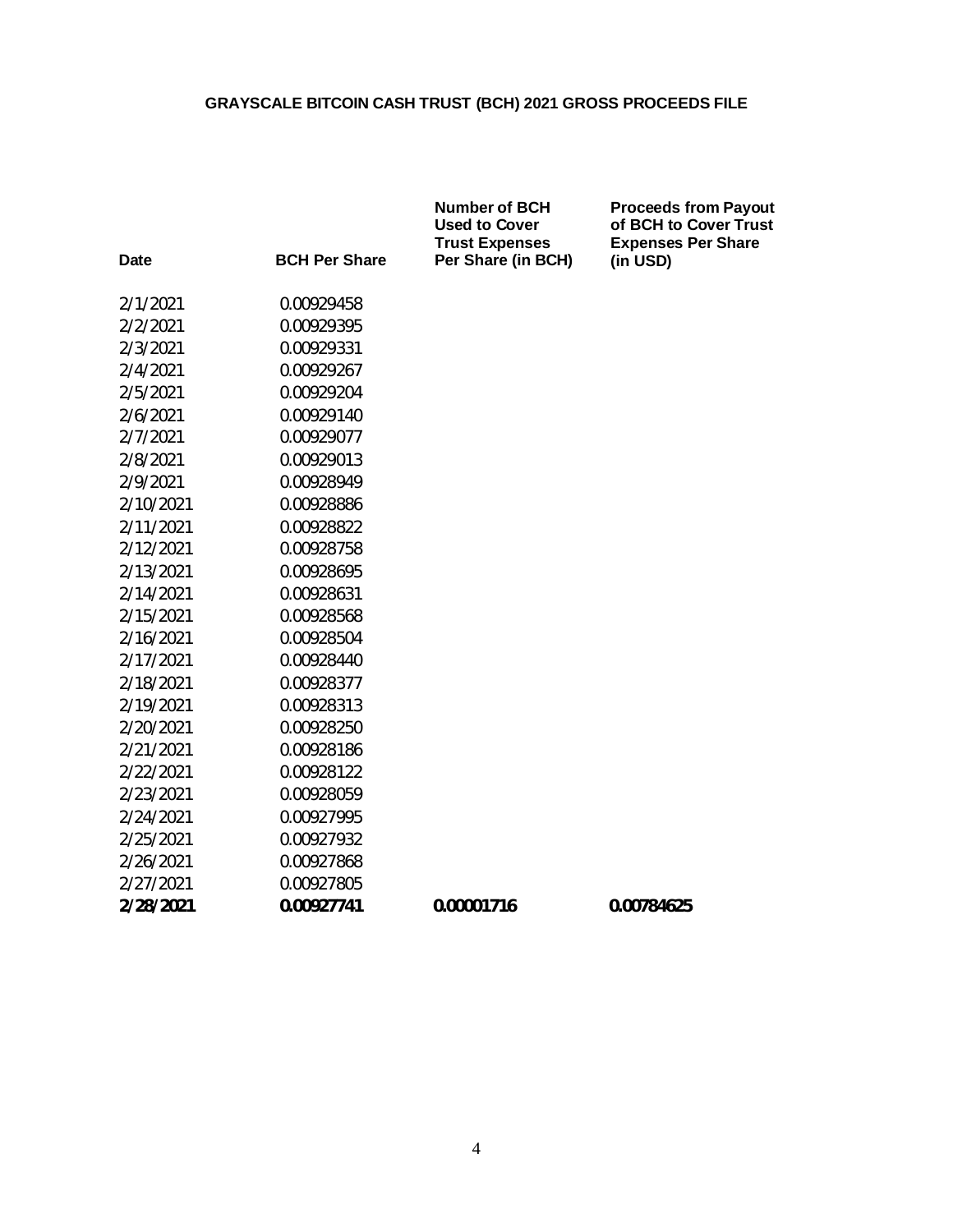|             |                      | <b>Number of BCH</b><br><b>Used to Cover</b><br><b>Trust Expenses</b> | <b>Proceeds from Payout</b><br>of BCH to Cover Trust<br><b>Expenses Per Share</b> |
|-------------|----------------------|-----------------------------------------------------------------------|-----------------------------------------------------------------------------------|
| <b>Date</b> | <b>BCH Per Share</b> | Per Share (in BCH)                                                    | (in USD)                                                                          |
| 3/1/2021    | 0.00927678           |                                                                       |                                                                                   |
| 3/2/2021    | 0.00927614           |                                                                       |                                                                                   |
| 3/3/2021    | 0.00927550           |                                                                       |                                                                                   |
| 3/4/2021    | 0.00927487           |                                                                       |                                                                                   |
| 3/5/2021    | 0.00927423           |                                                                       |                                                                                   |
| 3/6/2021    | 0.00927360           |                                                                       |                                                                                   |
| 3/7/2021    | 0.00927296           |                                                                       |                                                                                   |
| 3/8/2021    | 0.00927233           |                                                                       |                                                                                   |
| 3/9/2021    | 0.00927169           |                                                                       |                                                                                   |
| 3/10/2021   | 0.00927106           |                                                                       |                                                                                   |
| 3/11/2021   | 0.00927042           |                                                                       |                                                                                   |
| 3/12/2021   | 0.00926979           |                                                                       |                                                                                   |
| 3/13/2021   | 0.00926915           |                                                                       |                                                                                   |
| 3/14/2021   | 0.00926852           |                                                                       |                                                                                   |
| 3/15/2021   | 0.00926788           |                                                                       |                                                                                   |
| 3/16/2021   | 0.00926725           |                                                                       |                                                                                   |
| 3/17/2021   | 0.00926661           |                                                                       |                                                                                   |
| 3/18/2021   | 0.00926598           |                                                                       |                                                                                   |
| 3/19/2021   | 0.00926535           |                                                                       |                                                                                   |
| 3/20/2021   | 0.00926471           |                                                                       |                                                                                   |
| 3/21/2021   | 0.00926408           |                                                                       |                                                                                   |
| 3/22/2021   | 0.00926344           |                                                                       |                                                                                   |
| 3/23/2021   | 0.00926281           |                                                                       |                                                                                   |
| 3/24/2021   | 0.00926217           |                                                                       |                                                                                   |
| 3/25/2021   | 0.00926154           |                                                                       |                                                                                   |
| 3/26/2021   | 0.00926090           |                                                                       |                                                                                   |
| 3/27/2021   | 0.00926027           |                                                                       |                                                                                   |
| 3/28/2021   | 0.00925964           |                                                                       |                                                                                   |
| 3/29/2021   | 0.00925900           |                                                                       |                                                                                   |
| 3/30/2021   | 0.00925837           |                                                                       |                                                                                   |
| 3/31/2021   | 0.00925773           | 0.00001959                                                            | 0.01030618                                                                        |
|             |                      |                                                                       |                                                                                   |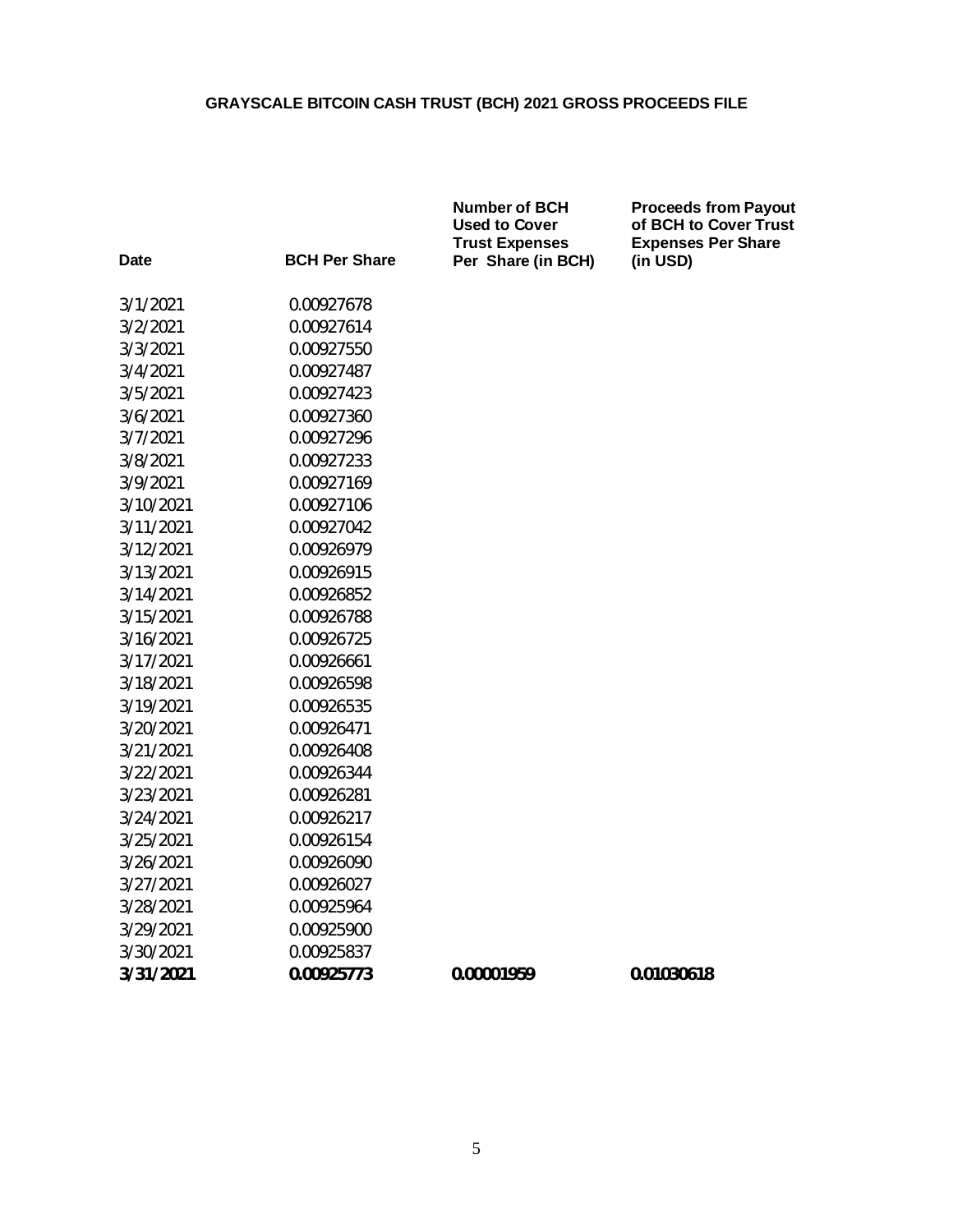|           |                      | <b>Number of BCH</b><br><b>Used to Cover</b><br><b>Trust Expenses</b> | <b>Proceeds from Payout</b><br>of BCH to Cover Trust<br><b>Expenses Per Share</b> |
|-----------|----------------------|-----------------------------------------------------------------------|-----------------------------------------------------------------------------------|
| Date      | <b>BCH Per Share</b> | Per Share (in BCH)                                                    | (in USD)                                                                          |
| 4/1/2021  | 0.00925710           |                                                                       |                                                                                   |
| 4/2/2021  | 0.00925646           |                                                                       |                                                                                   |
| 4/3/2021  | 0.00925583           |                                                                       |                                                                                   |
| 4/4/2021  | 0.00925520           |                                                                       |                                                                                   |
| 4/5/2021  | 0.00925456           |                                                                       |                                                                                   |
| 4/6/2021  | 0.00925393           |                                                                       |                                                                                   |
| 4/7/2021  | 0.00925329           |                                                                       |                                                                                   |
| 4/8/2021  | 0.00925266           |                                                                       |                                                                                   |
| 4/9/2021  | 0.00925203           |                                                                       |                                                                                   |
| 4/10/2021 | 0.00925139           |                                                                       |                                                                                   |
| 4/11/2021 | 0.00925076           |                                                                       |                                                                                   |
| 4/12/2021 | 0.00925013           |                                                                       |                                                                                   |
| 4/13/2021 | 0.00924949           |                                                                       |                                                                                   |
| 4/14/2021 | 0.00924886           |                                                                       |                                                                                   |
| 4/15/2021 | 0.00924823           |                                                                       |                                                                                   |
| 4/16/2021 | 0.00924759           |                                                                       |                                                                                   |
| 4/17/2021 | 0.00924696           |                                                                       |                                                                                   |
| 4/18/2021 | 0.00924633           |                                                                       |                                                                                   |
| 4/19/2021 | 0.00924569           |                                                                       |                                                                                   |
| 4/20/2021 | 0.00924506           |                                                                       |                                                                                   |
| 4/21/2021 | 0.00924443           |                                                                       |                                                                                   |
| 4/22/2021 | 0.00924379           |                                                                       |                                                                                   |
| 4/23/2021 | 0.00924316           |                                                                       |                                                                                   |
| 4/24/2021 | 0.00924253           |                                                                       |                                                                                   |
| 4/25/2021 | 0.00924189           |                                                                       |                                                                                   |
| 4/26/2021 | 0.00924126           |                                                                       |                                                                                   |
| 4/27/2021 | 0.00924063           |                                                                       |                                                                                   |
| 4/28/2021 | 0.00923999           |                                                                       |                                                                                   |
| 4/29/2021 | 0.00923936           |                                                                       |                                                                                   |
| 4/30/2021 | 0.00923873           | 0.00001900                                                            | 0.01878619                                                                        |
|           |                      |                                                                       |                                                                                   |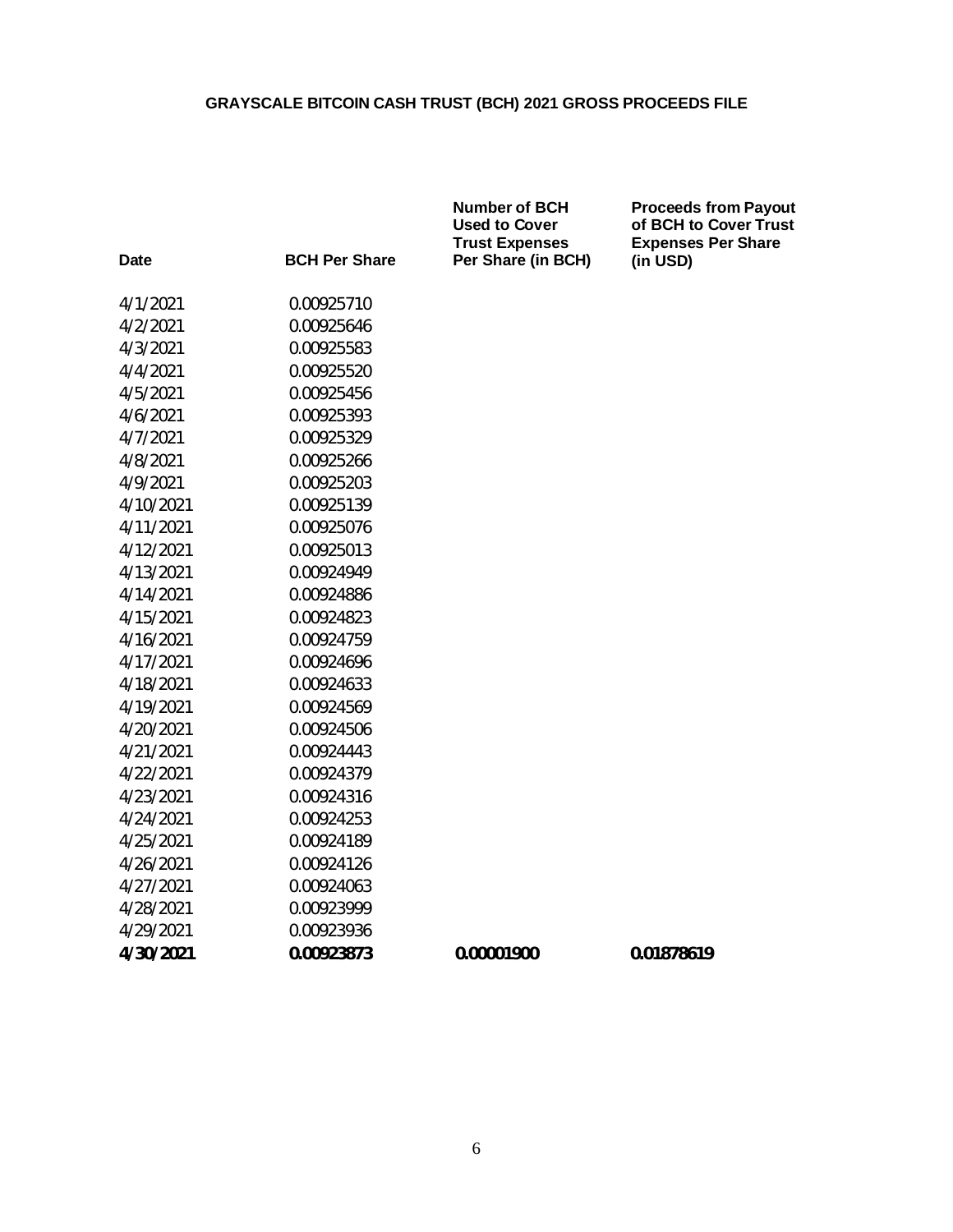|             |                      | <b>Number of BCH</b><br><b>Used to Cover</b><br><b>Trust Expenses</b> | <b>Proceeds from Payout</b><br>of BCH to Cover Trust<br><b>Expenses Per Share</b> |
|-------------|----------------------|-----------------------------------------------------------------------|-----------------------------------------------------------------------------------|
| <b>Date</b> | <b>BCH Per Share</b> | Per Share (in BCH)                                                    | (in USD)                                                                          |
| 5/1/2021    | 0.00923810           |                                                                       |                                                                                   |
| 5/2/2021    | 0.00923746           |                                                                       |                                                                                   |
| 5/3/2021    | 0.00923683           |                                                                       |                                                                                   |
| 5/4/2021    | 0.00923620           |                                                                       |                                                                                   |
| 5/5/2021    | 0.00923557           |                                                                       |                                                                                   |
| 5/6/2021    | 0.00923493           |                                                                       |                                                                                   |
| 5/7/2021    | 0.00923430           |                                                                       |                                                                                   |
| 5/8/2021    | 0.00923367           |                                                                       |                                                                                   |
| 5/9/2021    | 0.00923304           |                                                                       |                                                                                   |
| 5/10/2021   | 0.00923240           |                                                                       |                                                                                   |
| 5/11/2021   | 0.00923177           |                                                                       |                                                                                   |
| 5/12/2021   | 0.00923114           |                                                                       |                                                                                   |
| 5/13/2021   | 0.00923051           |                                                                       |                                                                                   |
| 5/14/2021   | 0.00922987           |                                                                       |                                                                                   |
| 5/15/2021   | 0.00922924           |                                                                       |                                                                                   |
| 5/16/2021   | 0.00922861           |                                                                       |                                                                                   |
| 5/17/2021   | 0.00922798           |                                                                       |                                                                                   |
| 5/18/2021   | 0.00922735           |                                                                       |                                                                                   |
| 5/19/2021   | 0.00922671           |                                                                       |                                                                                   |
| 5/20/2021   | 0.00922608           |                                                                       |                                                                                   |
| 5/21/2021   | 0.00922545           |                                                                       |                                                                                   |
| 5/22/2021   | 0.00922482           |                                                                       |                                                                                   |
| 5/23/2021   | 0.00922419           |                                                                       |                                                                                   |
| 5/24/2021   | 0.00922355           |                                                                       |                                                                                   |
| 5/25/2021   | 0.00922292           |                                                                       |                                                                                   |
| 5/26/2021   | 0.00922229           |                                                                       |                                                                                   |
| 5/27/2021   | 0.00922166           |                                                                       |                                                                                   |
| 5/28/2021   | 0.00922103           |                                                                       |                                                                                   |
| 5/29/2021   | 0.00922040           |                                                                       |                                                                                   |
| 5/30/2021   | 0.00921976           |                                                                       |                                                                                   |
| 5/31/2021   | 0.00921913           | 0.00001959                                                            | 0.01368421                                                                        |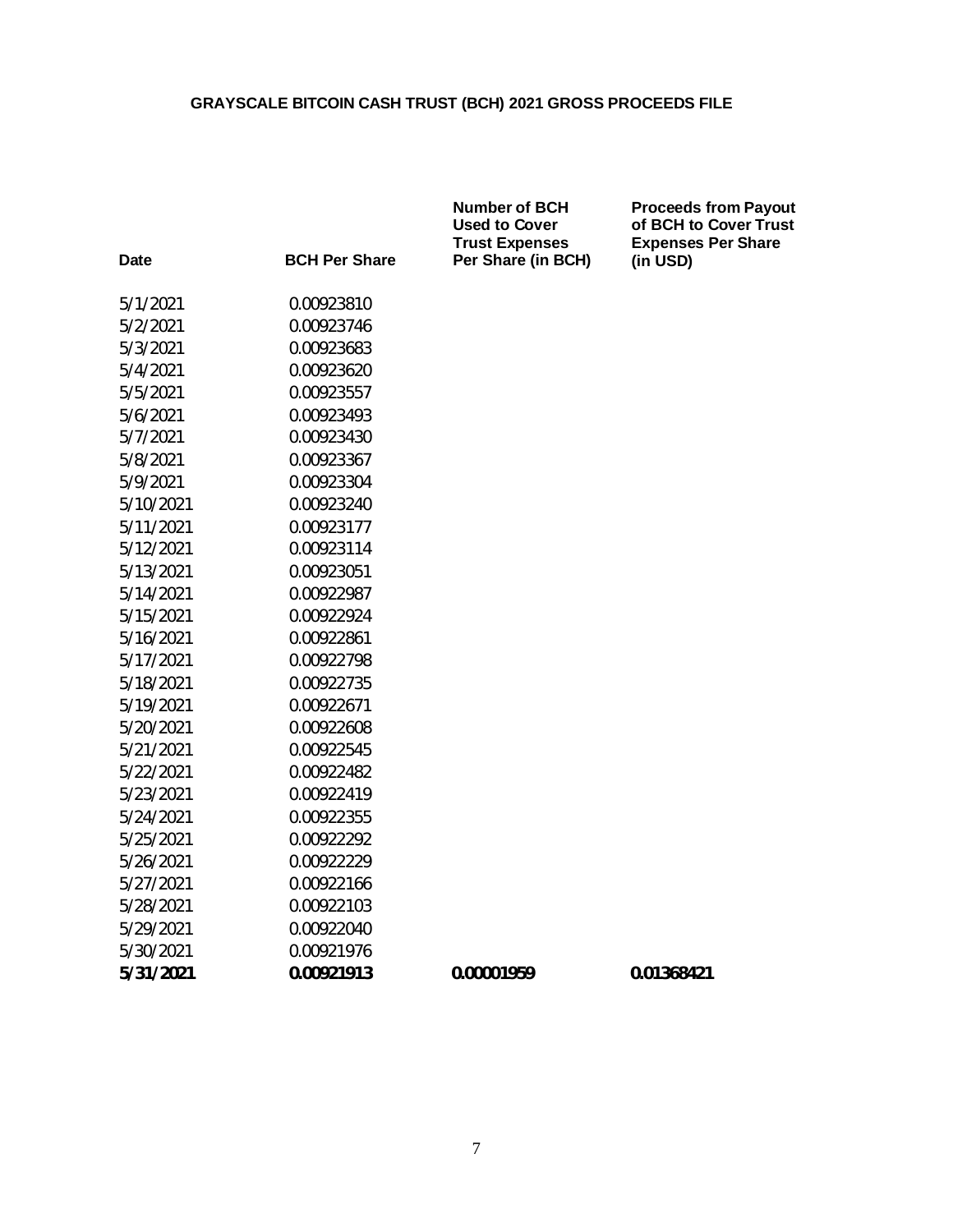|             |                      | <b>Number of BCH</b><br><b>Used to Cover</b><br><b>Trust Expenses</b> | <b>Proceeds from Payout</b><br>of BCH to Cover Trust<br><b>Expenses Per Share</b> |
|-------------|----------------------|-----------------------------------------------------------------------|-----------------------------------------------------------------------------------|
| <b>Date</b> | <b>BCH Per Share</b> | Per Share (in BCH)                                                    | (in USD)                                                                          |
| 6/1/2021    | 0.00921850           |                                                                       |                                                                                   |
| 6/2/2021    | 0.00921787           |                                                                       |                                                                                   |
| 6/3/2021    | 0.00921724           |                                                                       |                                                                                   |
| 6/4/2021    | 0.00921661           |                                                                       |                                                                                   |
| 6/5/2021    | 0.00921598           |                                                                       |                                                                                   |
| 6/6/2021    | 0.00921534           |                                                                       |                                                                                   |
| 6/7/2021    | 0.00921471           |                                                                       |                                                                                   |
| 6/8/2021    | 0.00921408           |                                                                       |                                                                                   |
| 6/9/2021    | 0.00921345           |                                                                       |                                                                                   |
| 6/10/2021   | 0.00921282           |                                                                       |                                                                                   |
| 6/11/2021   | 0.00921219           |                                                                       |                                                                                   |
| 6/12/2021   | 0.00921156           |                                                                       |                                                                                   |
| 6/13/2021   | 0.00921093           |                                                                       |                                                                                   |
| 6/14/2021   | 0.00921030           |                                                                       |                                                                                   |
| 6/15/2021   | 0.00920967           |                                                                       |                                                                                   |
| 6/16/2021   | 0.00920903           |                                                                       |                                                                                   |
| 6/17/2021   | 0.00920840           |                                                                       |                                                                                   |
| 6/18/2021   | 0.00920777           |                                                                       |                                                                                   |
| 6/19/2021   | 0.00920714           |                                                                       |                                                                                   |
| 6/20/2021   | 0.00920651           |                                                                       |                                                                                   |
| 6/21/2021   | 0.00920588           |                                                                       |                                                                                   |
| 6/22/2021   | 0.00920525           |                                                                       |                                                                                   |
| 6/23/2021   | 0.00920462           |                                                                       |                                                                                   |
| 6/24/2021   | 0.00920399           |                                                                       |                                                                                   |
| 6/25/2021   | 0.00920336           |                                                                       |                                                                                   |
| 6/26/2021   | 0.00920273           |                                                                       |                                                                                   |
| 6/27/2021   | 0.00920210           |                                                                       |                                                                                   |
| 6/28/2021   | 0.00920147           |                                                                       |                                                                                   |
| 6/29/2021   | 0.00920084           |                                                                       |                                                                                   |
| 6/30/2021   | 0.00920021           | 0.00001869                                                            | 0.00973535                                                                        |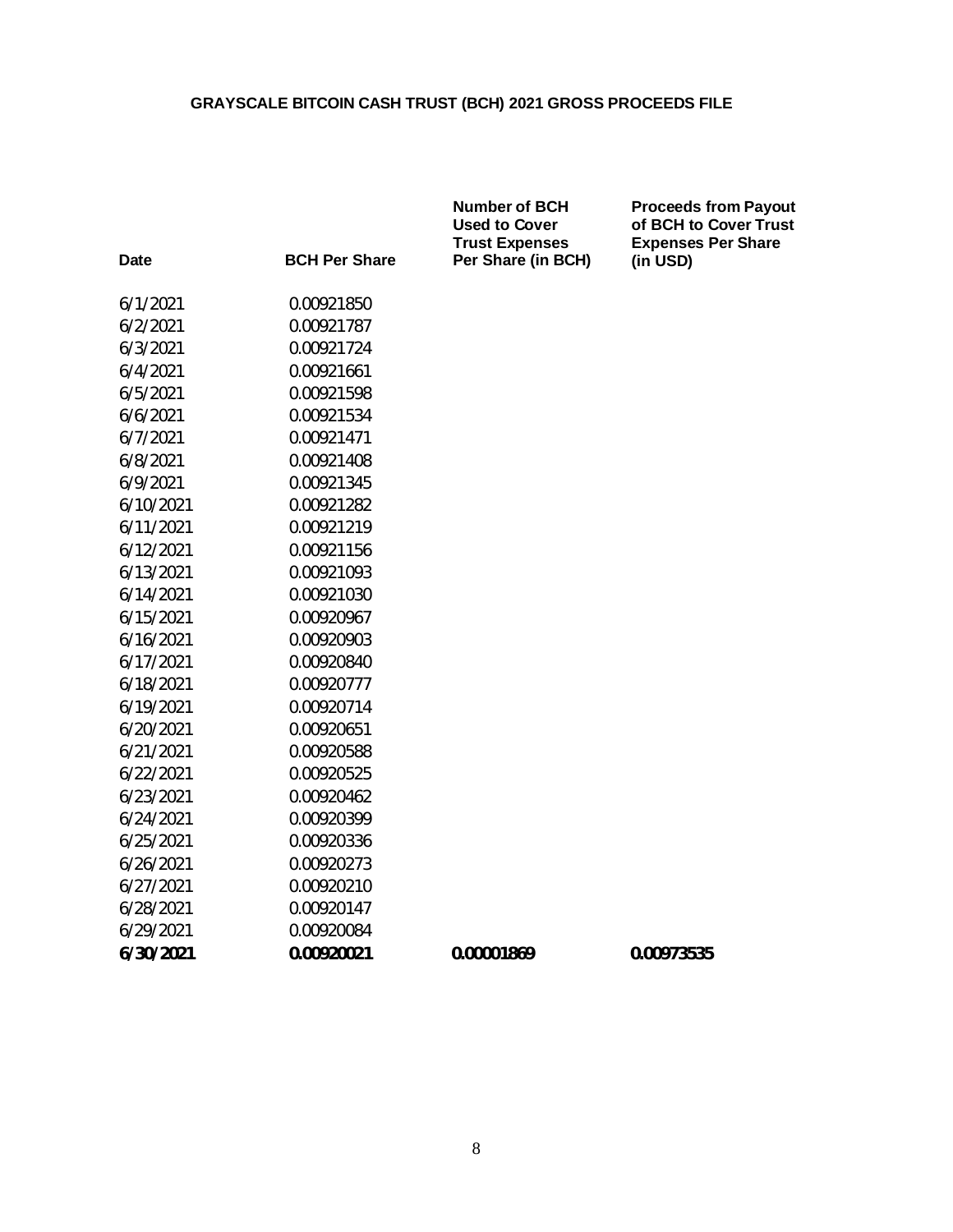| <b>BCH Per Share</b><br><b>Date</b> | <b>Trust Expenses</b><br>Per Share (in BCH) | <b>Expenses Per Share</b><br>(in USD) |
|-------------------------------------|---------------------------------------------|---------------------------------------|
|                                     |                                             |                                       |
| 7/1/2021<br>0.00919958              |                                             |                                       |
| 7/2/2021<br>0.00919895              |                                             |                                       |
| 7/3/2021<br>0.00919832              |                                             |                                       |
| 7/4/2021<br>0.00919769              |                                             |                                       |
| 7/5/2021<br>0.00919706              |                                             |                                       |
| 7/6/2021<br>0.00919643              |                                             |                                       |
| 7/7/2021<br>0.00919580              |                                             |                                       |
| 7/8/2021<br>0.00919517              |                                             |                                       |
| 7/9/2021<br>0.00919454              |                                             |                                       |
| 7/10/2021<br>0.00919391             |                                             |                                       |
| 7/11/2021<br>0.00919328             |                                             |                                       |
| 7/12/2021<br>0.00919265             |                                             |                                       |
| 7/13/2021<br>0.00919202             |                                             |                                       |
| 7/14/2021<br>0.00919139             |                                             |                                       |
| 7/15/2021<br>0.00919076             |                                             |                                       |
| 7/16/2021<br>0.00919013             |                                             |                                       |
| 7/17/2021<br>0.00918950             |                                             |                                       |
| 7/18/2021<br>0.00918887             |                                             |                                       |
| 7/19/2021<br>0.00918824             |                                             |                                       |
| 7/20/2021<br>0.00918761             |                                             |                                       |
| 7/21/2021<br>0.00918698             |                                             |                                       |
| 7/22/2021<br>0.00918635             |                                             |                                       |
| 7/23/2021<br>0.00918573             |                                             |                                       |
| 7/24/2021<br>0.00918510             |                                             |                                       |
| 7/25/2021<br>0.00918447             |                                             |                                       |
| 7/26/2021<br>0.00918384             | 0.00000945                                  | 0.00480644                            |
| 7/27/2021<br>0.00918321             |                                             |                                       |
| 7/28/2021<br>0.00918258             |                                             |                                       |
| 7/29/2021<br>0.00918195             |                                             |                                       |
| 7/30/2021<br>0.00918132             |                                             |                                       |
| 7/31/2021<br>0.00918069             | 0.00000958                                  | 0.00517414                            |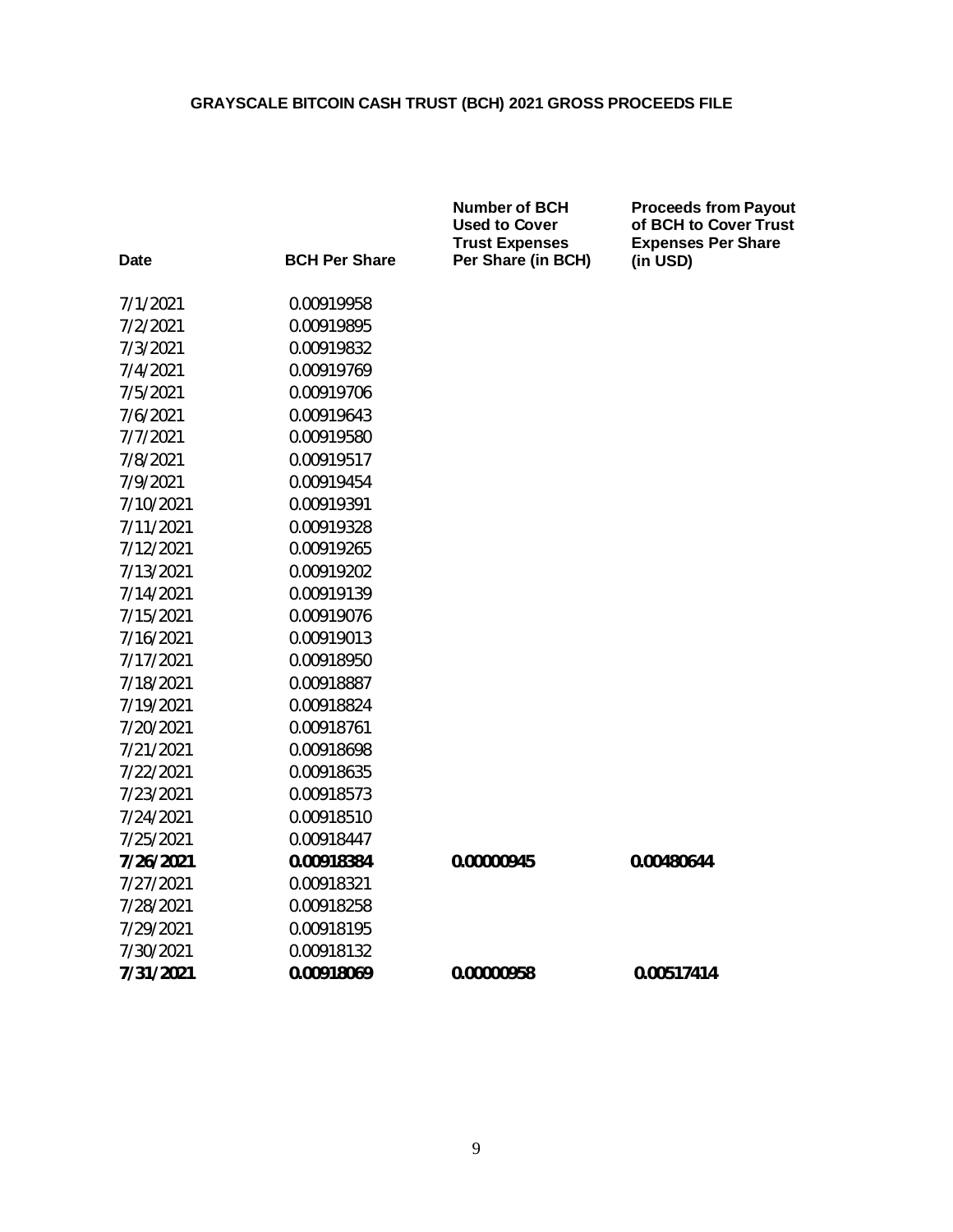**Number of BCH Proceeds from Payout**

| Date      | <b>BCH Per Share</b> | <b>Used to Cover</b><br><b>Trust Expenses</b><br>Per Share (in BCH) | of BCH to Cover Trust<br><b>Expenses Per Share</b><br>(in USD) |
|-----------|----------------------|---------------------------------------------------------------------|----------------------------------------------------------------|
| 8/1/2021  | 0.00918006           |                                                                     |                                                                |
| 8/2/2021  | 0.00917944           |                                                                     |                                                                |
| 8/3/2021  | 0.00917881           |                                                                     |                                                                |
| 8/4/2021  | 0.00917818           |                                                                     |                                                                |
| 8/5/2021  | 0.00917755           |                                                                     |                                                                |
| 8/6/2021  | 0.00917692           |                                                                     |                                                                |
| 8/7/2021  | 0.00917629           |                                                                     |                                                                |
| 8/8/2021  | 0.00917566           |                                                                     |                                                                |
| 8/9/2021  | 0.00917504           |                                                                     |                                                                |
| 8/10/2021 | 0.00917441           |                                                                     |                                                                |
| 8/11/2021 | 0.00917378           |                                                                     |                                                                |
| 8/12/2021 | 0.00917315           |                                                                     |                                                                |
| 8/13/2021 | 0.00917252           |                                                                     |                                                                |
| 8/14/2021 | 0.00917189           |                                                                     |                                                                |
| 8/15/2021 | 0.00917127           |                                                                     |                                                                |
| 8/16/2021 | 0.00917064           |                                                                     |                                                                |
| 8/17/2021 | 0.00917001           |                                                                     |                                                                |
| 8/18/2021 | 0.00916938           |                                                                     |                                                                |
| 8/19/2021 | 0.00916875           |                                                                     |                                                                |
| 8/20/2021 | 0.00916813           |                                                                     |                                                                |
| 8/21/2021 | 0.00916750           |                                                                     |                                                                |
| 8/22/2021 | 0.00916687           |                                                                     |                                                                |
| 8/23/2021 | 0.00916624           |                                                                     |                                                                |
| 8/24/2021 | 0.00916561           |                                                                     |                                                                |
| 8/25/2021 | 0.00916499           |                                                                     |                                                                |
| 8/26/2021 | 0.00916436           |                                                                     |                                                                |
| 8/27/2021 | 0.00916373           |                                                                     |                                                                |
| 8/28/2021 | 0.00916310           |                                                                     |                                                                |
| 8/29/2021 | 0.00916248           |                                                                     |                                                                |
| 8/30/2021 | 0.00916185           |                                                                     |                                                                |
| 8/31/2021 | 0.00916122           | 0.00001947                                                          | 0.01242326                                                     |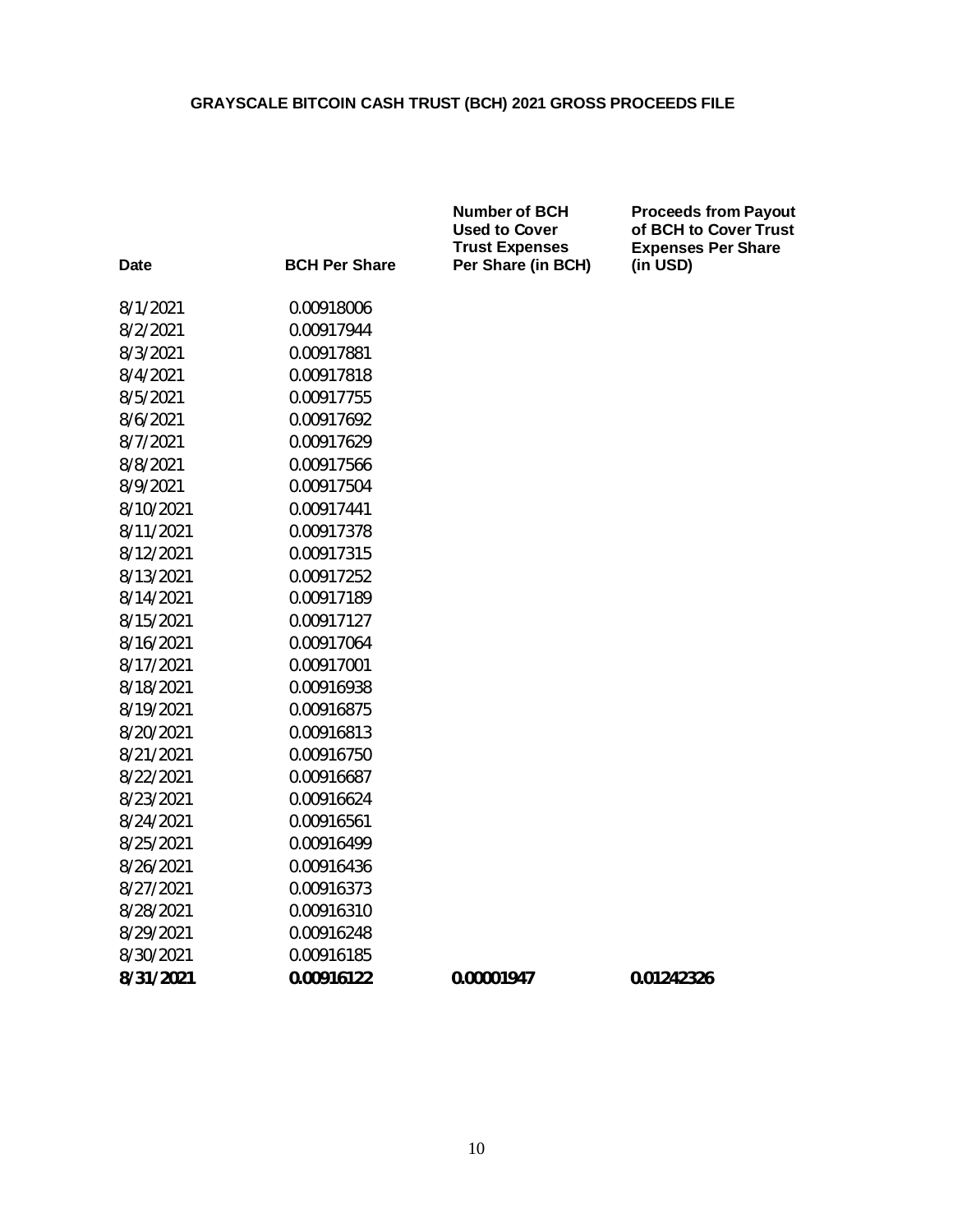|             |                      | <b>Number of BCH</b><br><b>Used to Cover</b><br><b>Trust Expenses</b> | <b>Proceeds from Payout</b><br>of BCH to Cover Trust<br><b>Expenses Per Share</b> |
|-------------|----------------------|-----------------------------------------------------------------------|-----------------------------------------------------------------------------------|
| <b>Date</b> | <b>BCH Per Share</b> | Per Share (in BCH)                                                    | (in USD)                                                                          |
| 9/1/2021    | 0.00916059           |                                                                       |                                                                                   |
| 9/2/2021    | 0.00915997           |                                                                       |                                                                                   |
| 9/3/2021    | 0.00915934           |                                                                       |                                                                                   |
| 9/4/2021    | 0.00915871           |                                                                       |                                                                                   |
| 9/5/2021    | 0.00915808           |                                                                       |                                                                                   |
| 9/6/2021    | 0.00915746           |                                                                       |                                                                                   |
| 9/7/2021    | 0.00915683           |                                                                       |                                                                                   |
| 9/8/2021    | 0.00915620           |                                                                       |                                                                                   |
| 9/9/2021    | 0.00915557           |                                                                       |                                                                                   |
| 9/10/2021   | 0.00915495           |                                                                       |                                                                                   |
| 9/11/2021   | 0.00915432           |                                                                       |                                                                                   |
| 9/12/2021   | 0.00915369           |                                                                       |                                                                                   |
| 9/13/2021   | 0.00915307           |                                                                       |                                                                                   |
| 9/14/2021   | 0.00915244           |                                                                       |                                                                                   |
| 9/15/2021   | 0.00915181           |                                                                       |                                                                                   |
| 9/16/2021   | 0.00915119           |                                                                       |                                                                                   |
| 9/17/2021   | 0.00915056           |                                                                       |                                                                                   |
| 9/18/2021   | 0.00914993           |                                                                       |                                                                                   |
| 9/19/2021   | 0.00914931           |                                                                       |                                                                                   |
| 9/20/2021   | 0.00914868           |                                                                       |                                                                                   |
| 9/21/2021   | 0.00914805           |                                                                       |                                                                                   |
| 9/22/2021   | 0.00914743           |                                                                       |                                                                                   |
| 9/23/2021   | 0.00914680           |                                                                       |                                                                                   |
| 9/24/2021   | 0.00914617           |                                                                       |                                                                                   |
| 9/25/2021   | 0.00914555           |                                                                       |                                                                                   |
| 9/26/2021   | 0.00914492           |                                                                       |                                                                                   |
| 9/27/2021   | 0.00914429           |                                                                       |                                                                                   |
| 9/28/2021   | 0.00914367           |                                                                       |                                                                                   |
| 9/29/2021   | 0.00914304           |                                                                       |                                                                                   |
| 9/30/2021   | 0.00914241           | 0.00001880                                                            | 0.00935265                                                                        |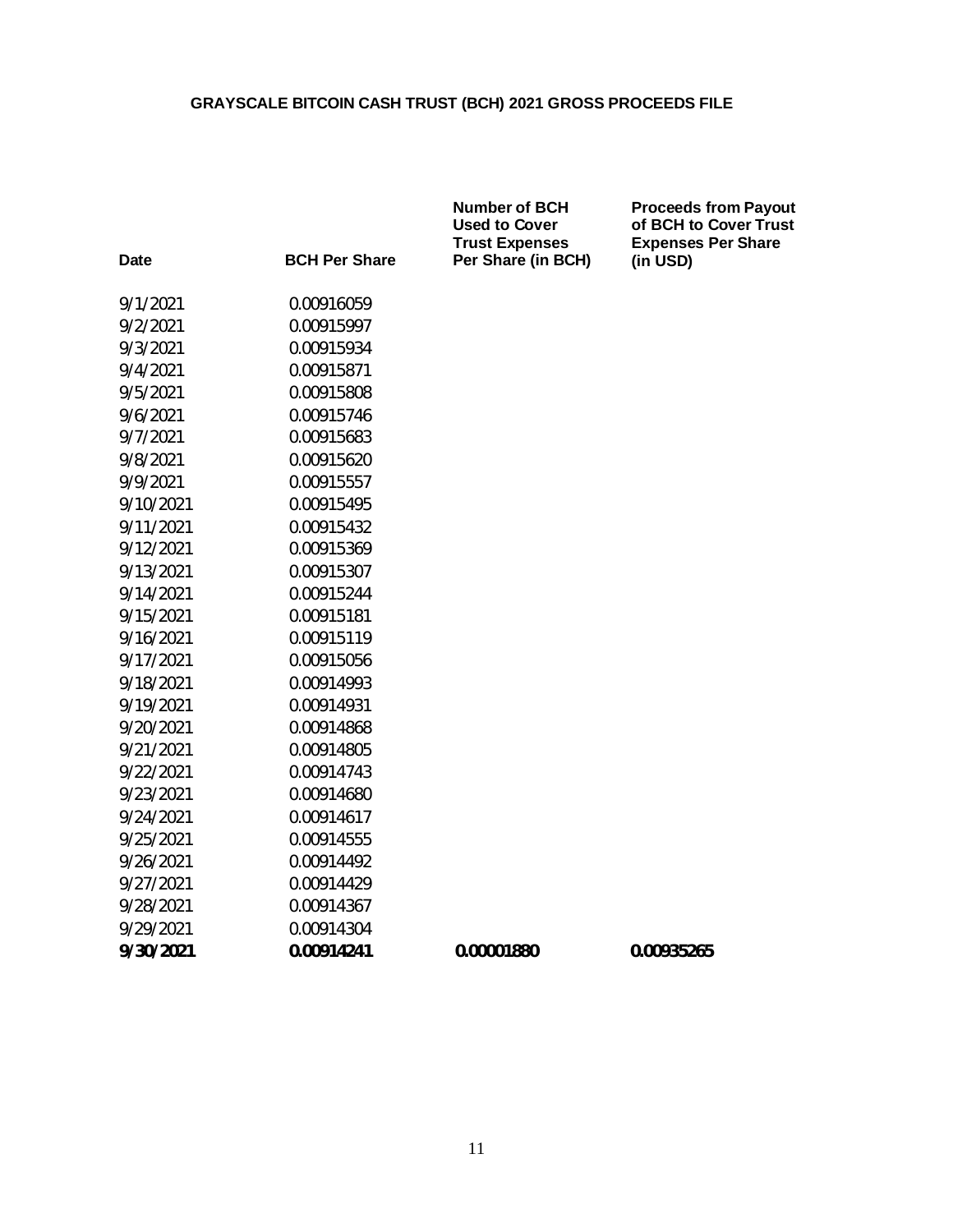| Date       | <b>BCH Per Share</b> | <b>Number of BCH</b><br><b>Used to Cover</b><br><b>Trust Expenses</b><br>Per Share (in BCH) | <b>Proceeds from Payout</b><br>of BCH to Cover Trust<br><b>Expenses Per Share</b><br>(in USD) |
|------------|----------------------|---------------------------------------------------------------------------------------------|-----------------------------------------------------------------------------------------------|
| 10/1/2021  | 0.00914179           |                                                                                             |                                                                                               |
| 10/2/2021  | 0.00914116           |                                                                                             |                                                                                               |
| 10/3/2021  | 0.00914054           |                                                                                             |                                                                                               |
| 10/4/2021  | 0.00913991           |                                                                                             |                                                                                               |
| 10/5/2021  | 0.00913928           |                                                                                             |                                                                                               |
| 10/6/2021  | 0.00913866           |                                                                                             |                                                                                               |
| 10/7/2021  | 0.00913803           |                                                                                             |                                                                                               |
| 10/8/2021  | 0.00913741           |                                                                                             |                                                                                               |
| 10/9/2021  | 0.00913678           |                                                                                             |                                                                                               |
| 10/10/2021 | 0.00913615           |                                                                                             |                                                                                               |
| 10/11/2021 | 0.00913553           |                                                                                             |                                                                                               |
| 10/12/2021 | 0.00913490           |                                                                                             |                                                                                               |
| 10/13/2021 | 0.00913428           |                                                                                             |                                                                                               |
| 10/14/2021 | 0.00913365           |                                                                                             |                                                                                               |
| 10/15/2021 | 0.00913303           |                                                                                             |                                                                                               |
| 10/16/2021 | 0.00913240           |                                                                                             |                                                                                               |
| 10/17/2021 | 0.00913177           |                                                                                             |                                                                                               |
| 10/18/2021 | 0.00913115           |                                                                                             |                                                                                               |
| 10/19/2021 | 0.00913052           |                                                                                             |                                                                                               |
| 10/20/2021 | 0.00912990           |                                                                                             |                                                                                               |
| 10/21/2021 | 0.00912927           | 0.00000939                                                                                  | 0.00589412                                                                                    |
| 10/22/2021 | 0.00912865           |                                                                                             |                                                                                               |
| 10/23/2021 | 0.00912802           |                                                                                             |                                                                                               |
| 10/24/2021 | 0.00912740           |                                                                                             |                                                                                               |
| 10/25/2021 | 0.00912677           |                                                                                             |                                                                                               |
| 10/26/2021 | 0.00912615           |                                                                                             |                                                                                               |
| 10/27/2021 | 0.00912552           |                                                                                             |                                                                                               |
| 10/28/2021 | 0.00912490           |                                                                                             |                                                                                               |
| 10/29/2021 | 0.00912427           |                                                                                             |                                                                                               |
| 10/30/2021 | 0.00912365           |                                                                                             |                                                                                               |
| 10/31/2021 | 0.00912302           | 0.00001000                                                                                  | 0.00597468                                                                                    |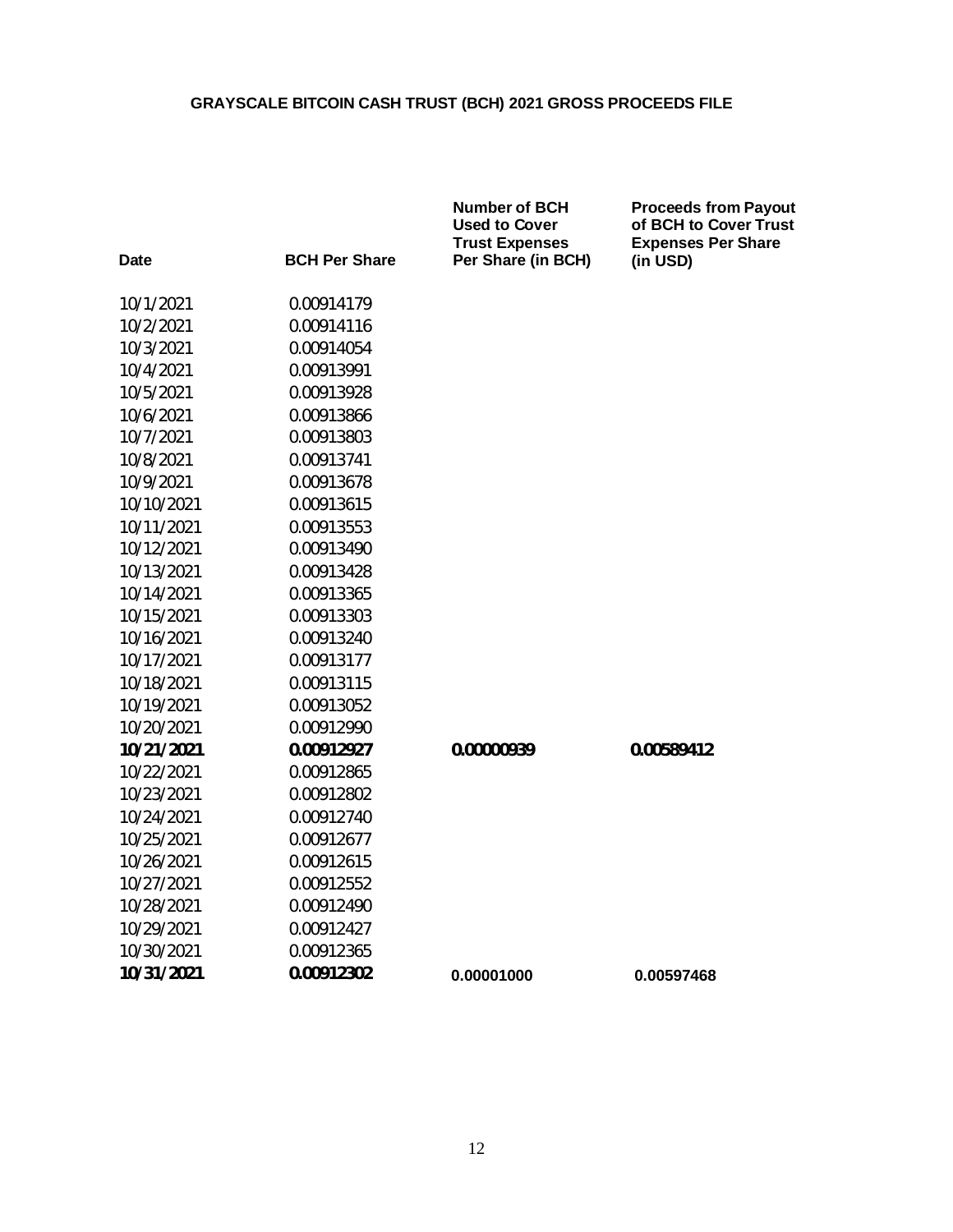| Date       | <b>BCH Per Share</b> | Number of BCH<br><b>Used to Cover</b><br><b>Trust Expenses</b><br>Per Share (in BCH) | <b>Proceeds from Payout</b><br>of BCH to Cover Trust<br><b>Expenses Per Share</b><br>(in USD) |
|------------|----------------------|--------------------------------------------------------------------------------------|-----------------------------------------------------------------------------------------------|
| 11/1/2021  | 0.00912240           |                                                                                      |                                                                                               |
| 11/2/2021  | 0.00912177           |                                                                                      |                                                                                               |
| 11/3/2021  | 0.00912115           |                                                                                      |                                                                                               |
| 11/4/2021  | 0.00912052           |                                                                                      |                                                                                               |
| 11/5/2021  | 0.00911990           |                                                                                      |                                                                                               |
| 11/6/2021  | 0.00911927           |                                                                                      |                                                                                               |
| 11/7/2021  | 0.00911865           |                                                                                      |                                                                                               |
| 11/8/2021  | 0.00911802           |                                                                                      |                                                                                               |
| 11/9/2021  | 0.00911740           |                                                                                      |                                                                                               |
| 11/10/2021 | 0.00911678           |                                                                                      |                                                                                               |
| 11/11/2021 | 0.00911615           |                                                                                      |                                                                                               |
| 11/12/2021 | 0.00911553           |                                                                                      |                                                                                               |
| 11/13/2021 | 0.00911490           |                                                                                      |                                                                                               |
| 11/14/2021 | 0.00911428           |                                                                                      |                                                                                               |
| 11/15/2021 | 0.00911365           |                                                                                      |                                                                                               |
| 11/16/2021 | 0.00911303           |                                                                                      |                                                                                               |
| 11/17/2021 | 0.00911241           | 0.00000937                                                                           | 0.00553593                                                                                    |
| 11/18/2021 | 0.00911178           |                                                                                      |                                                                                               |
| 11/19/2021 | 0.00911116           |                                                                                      |                                                                                               |
| 11/20/2021 | 0.00911053           |                                                                                      |                                                                                               |
| 11/21/2021 | 0.00910991           |                                                                                      |                                                                                               |
| 11/22/2021 | 0.00910929           |                                                                                      |                                                                                               |
| 11/23/2021 | 0.00910866           |                                                                                      |                                                                                               |
| 11/24/2021 | 0.00910804           |                                                                                      |                                                                                               |
| 11/25/2021 | 0.00910741           |                                                                                      |                                                                                               |
| 11/26/2021 | 0.00910679           |                                                                                      |                                                                                               |
| 11/27/2021 | 0.00910617           |                                                                                      |                                                                                               |
| 11/28/2021 | 0.00910554           |                                                                                      |                                                                                               |
| 11/29/2021 | 0.00910492           |                                                                                      |                                                                                               |
| 11/30/2021 | 0.00910429           | 0.00000936                                                                           | 0.00536103                                                                                    |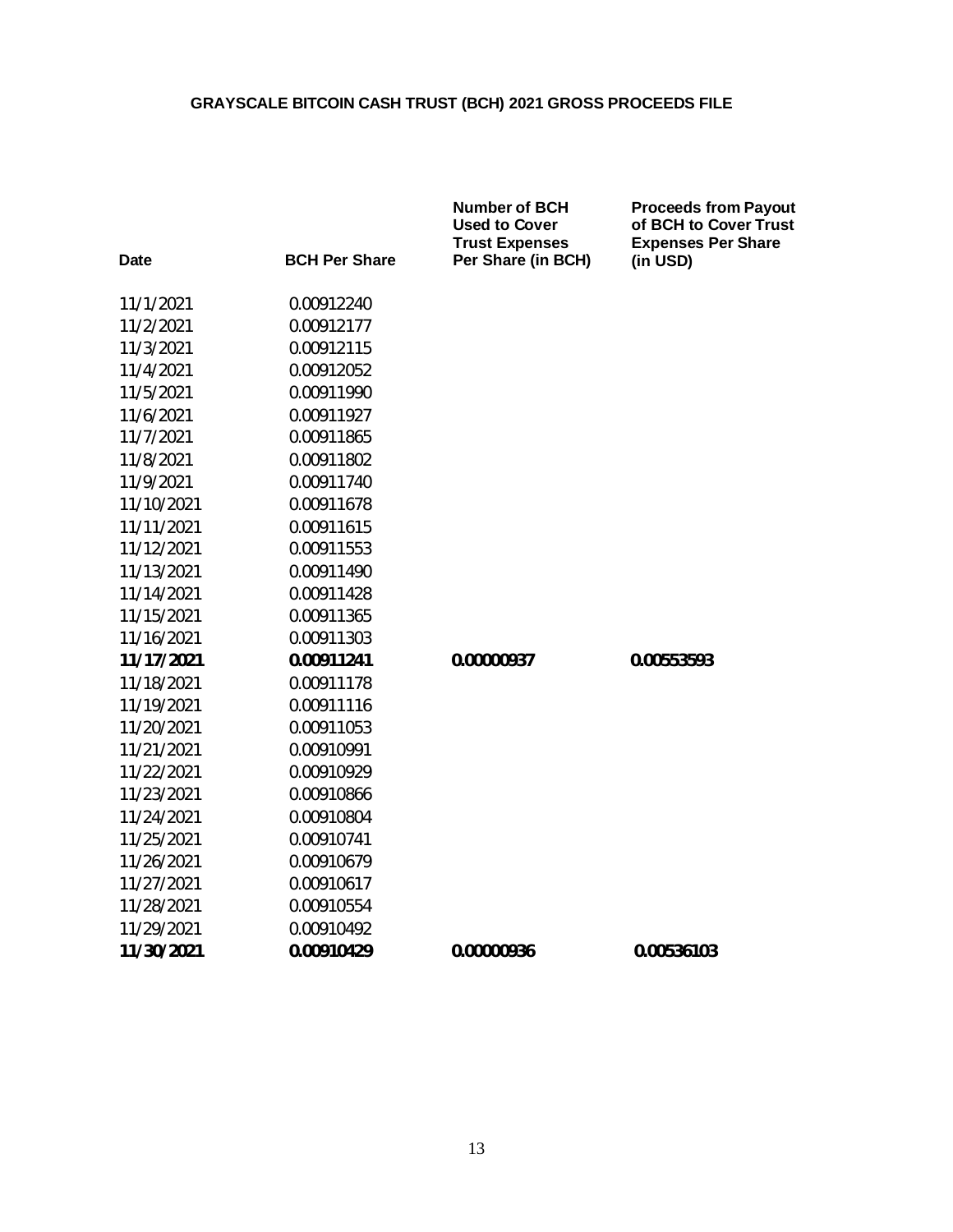|             |                      | <b>Number of BCH</b><br><b>Used to Cover</b><br><b>Trust Expenses</b> | <b>Proceeds from Payout</b><br>of BCH to Cover Trust<br><b>Expenses Per Share</b> |
|-------------|----------------------|-----------------------------------------------------------------------|-----------------------------------------------------------------------------------|
| <b>Date</b> | <b>BCH Per Share</b> | Per Share (in BCH)                                                    | (in USD)                                                                          |
| 12/1/2021   | 0.00910367           |                                                                       |                                                                                   |
| 12/2/2021   | 0.00910305           |                                                                       |                                                                                   |
| 12/3/2021   | 0.00910242           |                                                                       |                                                                                   |
| 12/4/2021   | 0.00910180           |                                                                       |                                                                                   |
| 12/5/2021   | 0.00910118           |                                                                       |                                                                                   |
| 12/6/2021   | 0.00910055           |                                                                       |                                                                                   |
| 12/7/2021   | 0.00909993           |                                                                       |                                                                                   |
| 12/8/2021   | 0.00909931           |                                                                       |                                                                                   |
| 12/9/2021   | 0.00909868           |                                                                       |                                                                                   |
| 12/10/2021  | 0.00909806           |                                                                       |                                                                                   |
| 12/11/2021  | 0.00909744           |                                                                       |                                                                                   |
| 12/12/2021  | 0.00909681           |                                                                       |                                                                                   |
| 12/13/2021  | 0.00909619           |                                                                       |                                                                                   |
| 12/14/2021  | 0.00909557           |                                                                       |                                                                                   |
| 12/15/2021  | 0.00909495           |                                                                       |                                                                                   |
| 12/16/2021  | 0.00909432           | 0.00000935                                                            | 0.00414994                                                                        |
| 12/17/2021  | 0.00909370           |                                                                       |                                                                                   |
| 12/18/2021  | 0.00909308           |                                                                       |                                                                                   |
| 12/19/2021  | 0.00909245           |                                                                       |                                                                                   |
| 12/20/2021  | 0.00909183           |                                                                       |                                                                                   |
| 12/21/2021  | 0.00909121           |                                                                       |                                                                                   |
| 12/22/2021  | 0.00909059           |                                                                       |                                                                                   |
| 12/23/2021  | 0.00908996           |                                                                       |                                                                                   |
| 12/24/2021  | 0.00908934           |                                                                       |                                                                                   |
| 12/25/2021  | 0.00908872           |                                                                       |                                                                                   |
| 12/26/2021  | 0.00908810           |                                                                       |                                                                                   |
| 12/27/2021  | 0.00908747           |                                                                       |                                                                                   |
| 12/28/2021  | 0.00908685           |                                                                       |                                                                                   |
| 12/29/2021  | 0.00908623           |                                                                       |                                                                                   |
| 12/30/2021  | 0.00908561           |                                                                       |                                                                                   |
| 12/31/2021  | 0.00908498           | 0.00000996                                                            | 0.00419029                                                                        |
| Total       |                      | 0.00022708                                                            | 0.13049483                                                                        |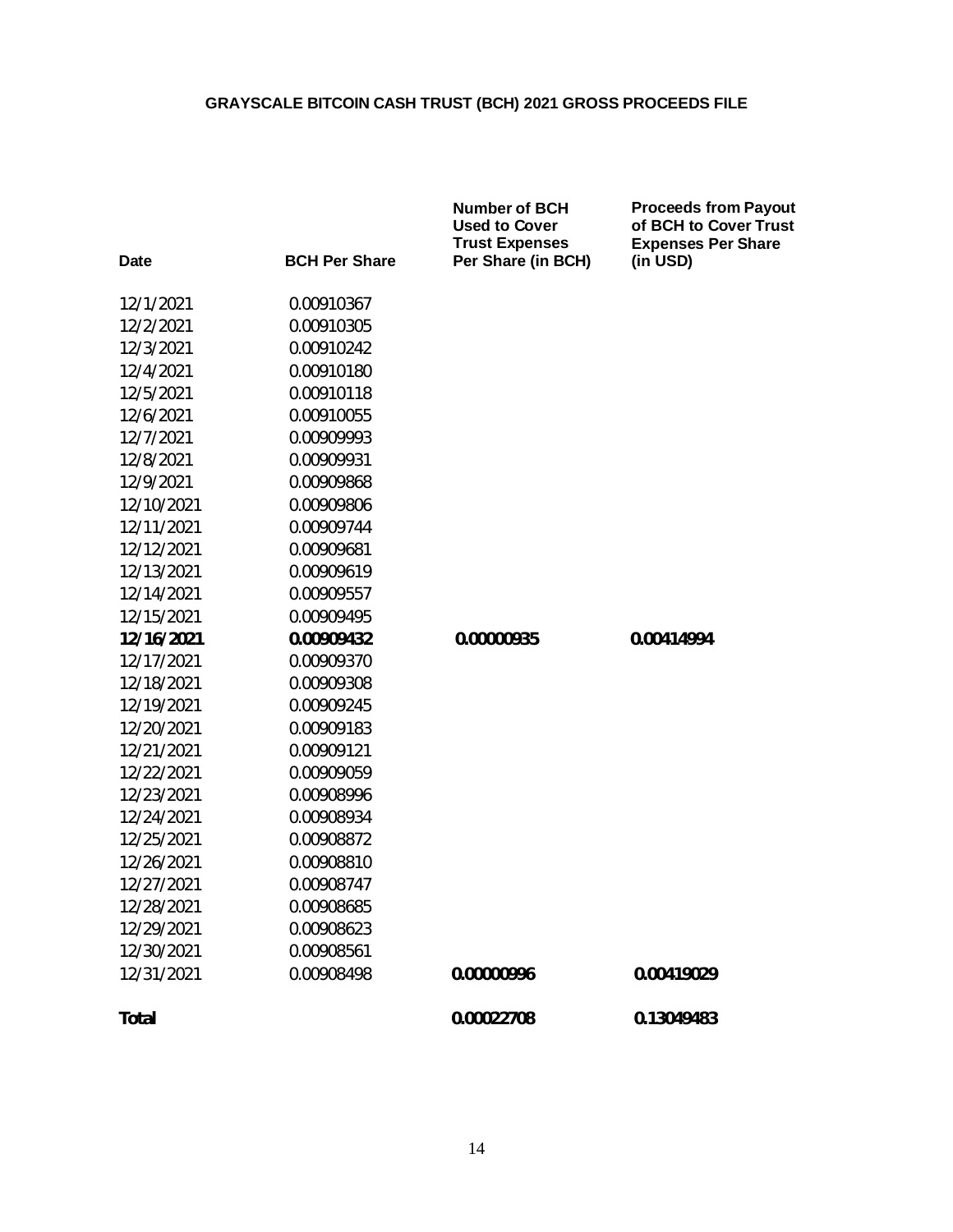**Grayscale Bitcoin Cash Trust (BCH) Gross Proceeds and Expense Files show BCH tokens per share owned in the Trust, as well as BCH tokens paid out, proceeds, and expenses per share in the Trust. You can use this information to calculate your share of Trust expenses, and your gain or loss on sale of BCH tokens to pay such expenses.**

**The Trust holds no assets other than BCH tokens. Accordingly, when expenses are incurred, Trust assets (i.e., BCH tokens) are sold to cover the expenses. The following example illustrates the tax consequences to the Shareholder. In Step 1, we discuss how a Shareholder would determine his or her stake in the Trust (i.e., how many BCH tokens they own). In Step 2, we discuss how much of his or her stake is sold throughout the year to cover expenses (and how many BCH tokens they still own). In Step 3, we determine the Shareholder's basis in the BCH tokens sold by the Trust. Gain or loss from this sale is determined in relation to the basis of the assets sold. In Step 4, we determine the gain or loss from the sale of the assets and where the gain or loss is reported on the Shareholder's tax return. In Step 5, we calculate the Shareholder's portion of the Trust's expenses. In Step 6, we determine the Shareholder's new balance of BCH tokens at the end of the year and his or her new cost basis in those BCH tokens.**

**The following example is for illustrative purposes only and is not intended to be construed as tax advice. Shareholders should consult a tax professional in the use of their information on their respective tax returns.**

**Example: Shareholder XYZ purchases 20,000 Trust shares on 2/10/2021 at a price of \$4.70 per share for a total purchase price of \$94,000. Shareholder XYZ had no other purchases or sales of Trust shares during 2021 and held the shares for the remainder of 2021.**

### **Step 1: Identify the shareholder's pro rata ownership of Bitcoin Cash.**

Locate the Bitcoin Cash Per Share amount on Shareholder XYZ's purchase date of 2/10/2021 in the gross proceeds file. In this example the number is 0.00928886. This represents the number of BCH tokens per share on that date.

For Shareholder XYZ, the total amount of BCH tokens owned for its 2/10/2021 purchase is 185.77720000 (0.00928886 per share multiplied by 20,000 shares purchased on 2/10/2021). Note: This step should be completed for each date on which Trust shares were purchased.

### **Step 2: Calculate the Bitcoin Cash paid out from Shareholder XYZ's account during 2021 to pay expenses**

The BCH tokens paid out per share during 2021 includes the cumulative amounts of all BCH token payouts for the period which includes the day after the purchase date of 2/10/2021 through the day before payout date.

During 2021, the amount of BCH tokens paid out after the 2/10/2021 purchase date is 0.00020263 per share. This is determined by taking the total amount of BCH tokens per share paid out in 2021 (0.00022708) and subtracting the amount of BCH tokens paid out prior to the purchase (0.00001832 from January plus 0.00000613 (10/28 multiplied by 0.00001716 from February)). Then multiply this number (0.00020263) by the number of shares owned (20,000) for a total of 4.05262857 BCH tokens paid to cover trust expenses.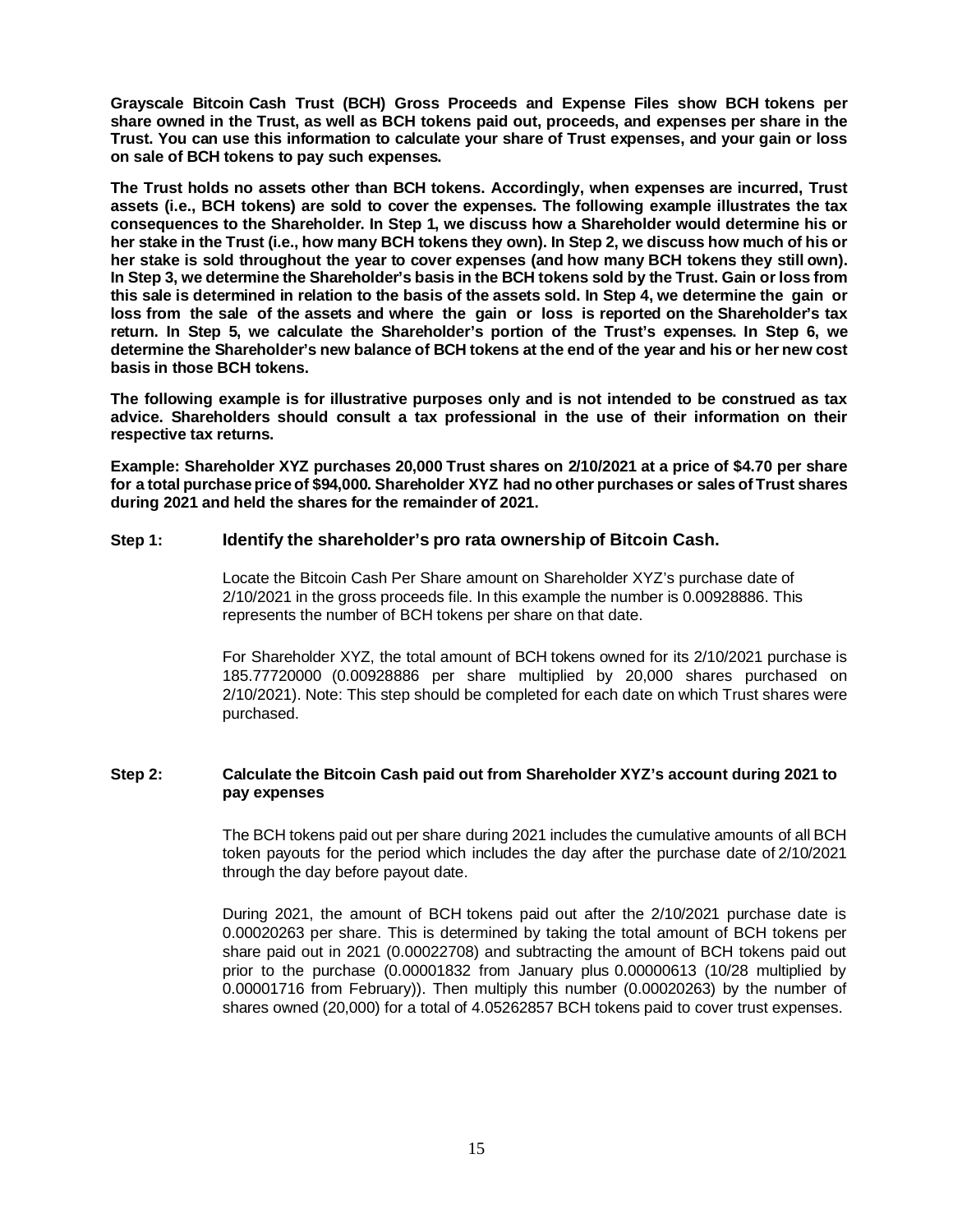### **Step 3: Calculate Shareholder's cost basis in Bitcoin Cash paid out from Shareholder's account**

| Total BCH token payout (Step 2) | 4.05262857   |          |
|---------------------------------|--------------|----------|
| BCH tokens acquired (Step 1)    | 185.77720000 | \$94,000 |
| Cost basis of BCH token payout  | \$2,050.56   |          |

#### **Step 4: Calculate Shareholder's gain or loss on Bitcoin Cash payout for each lot purchased**

Identify all proceeds per share received by the Trust after Shareholder XYZ's 2/10/2021 purchase date. During 2021, periodic payouts for the period 2/11/2021 through 12/31/2021 generated proceeds per share of \$0.12041843 (total proceeds of payout of BCH tokens for the year, \$ 0.13049483, less \$0.01007640, which is the proceeds of payouts made prior to purchase [\$0.00727417 from January] plus \$0.00280223 from the first ten days in February). Therefore, Shareholder XYZ's gain or loss is determined as follows:

| Total Proceeds: \$0.12041843 per share X 20,000 shares | 2.408.37 |
|--------------------------------------------------------|----------|
| Less: Total cost basis of BCH token payout (Step 3)    | 2.050.56 |
| Total Reportable Gain/(Loss)                           | -357.81  |
| (To be reported on Shareholder's Form 1040 Schedule D) |          |

#### **Step 5: Calculate Shareholder's investment expenses**

Identify all expenses per share paid by the Trust after Shareholder XYZ's 2/10/2021 purchase date. During 2021, the expenses were paid periodically and for the period of 2/11/2021 through 12/31/2021 amounted to \$0.12041843 per share. Therefore, Shareholder XYZ's expenses are as follows:

| Total Expenses Per Share (Step 4) | \$ 0.12041843 |
|-----------------------------------|---------------|
| Total Shares                      | 20,000        |
| Total Expense                     | 2.408.37      |

#### **Step 6: Calculate Shareholder's Adjusted Bitcoin Cash Tokens Held and Cost Basis**

| BCH tokens Purchased on 2/10/2021 (Step 1)                                                                                               | 185.77720000                             |
|------------------------------------------------------------------------------------------------------------------------------------------|------------------------------------------|
| Less: BCH token payout during 2021 (Step 2)                                                                                              | 4.05262857                               |
| Adjusted Shareholder's BCH tokens at 12/31/2021                                                                                          | 181.72457143                             |
| Original Purchase Cost on 2/10/2021<br>Less: Cost of BCH token payout during 2021 (Step 3)<br>Adjusted Shareholder's basis at 12/31/2021 | 94,000.00<br>£.<br>2,050.56<br>91.949.44 |